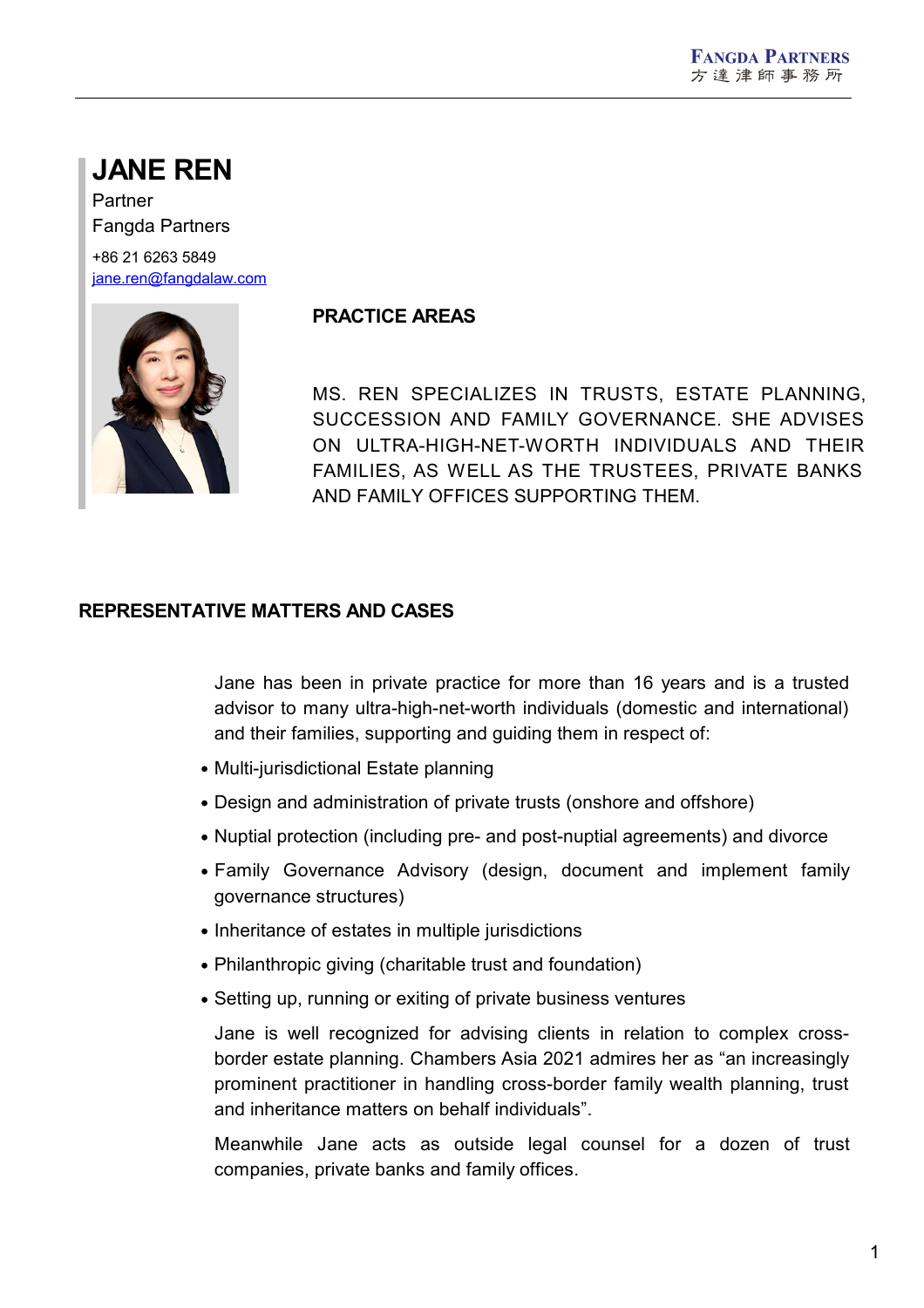Before focusing on private clients services, Jane has many years' experience in addressing various legal issues for domestic and multinational corporations on complex general corporate advisory, domestic and crossborder mergers & acquisitions, international and domestic business transactions, employment law, joint ventures and commercial dispute resolution.

## **OTHER INFORMATION**

### **Education**

- East China University of Politics and Law, LL.B and LL.M
- Columbia Law School, LL.M (Harlan Fiske Stone Scholar)

### **Professional Qualification**

- Admitted to practice in the PRC
- Admitted to practice in New York

#### **Honors and Awards**

- Recognized as a leading individual in Private Client/Wealth Management by Chambers Greater China Region 2022
- Recognized as a leading individual in Private Wealth Management by Chambers Asia 2019, 2020 and 2021
- Recognized as a leading individual in Corporate/M&A by Chambers & Partners Asia 2009, 2010 , 2011 and 2012
- Recommended by Talent Bank of Shanghai Justice Bureau for Lawyers with Excellent International Service Experience

### **Professional Affiliations**

- Committee Member of the Society of Trust and Estate Practitioner ("STEP"), China Branch
- Committee Member of China Development Sub-committee of STEP Hong Kong Branch
- Committee Member of Foreign Affairs Committee of Shanghai Bar Association

### **Professional Background**